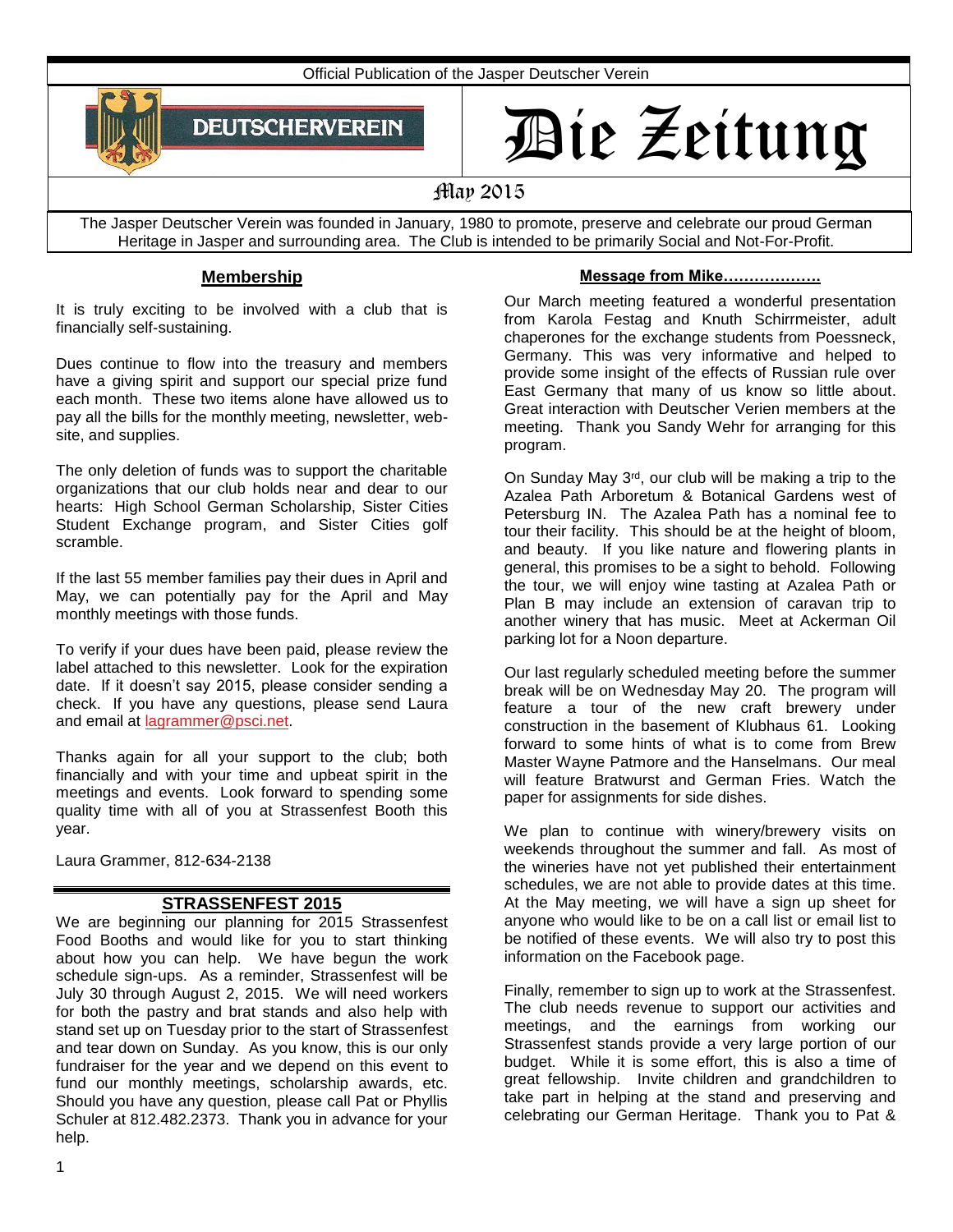Phyllis Schuler for chairing the Strassenfest Stand again this year.

#### Mike Ackerman

## **Deutscher Verein April Meeting in Review**

The Jasper Deutscher Verein met on April 15th at the Jasper Moose Lodge. Laura and Paul Grammer and Barb Schmitt were at the welcome table, and Phyllis Schuler and Linda Wehr were taking sign ups for workers for the Strassenfest food and pastry booths.

President Mike Ackerman opened the meeting by welcoming the 85 members and guests by leading in the toast Ein Prosit. He also led The Pledge of Allegiance and prayer before the meal.

Laura Ackerman gave the treasurers report. Mike gave details of the upcoming trip to Germany. Participants will leave on August 25th. He also gave details on a trip to the Azalea Path Arboretum and Botanical Gardens west of Petersburg In. on Sunday, May 3rd. They do charge a small fee to tour the facility. Whoever would like to go, we are meeting at Ackerman Oil at 12:00 pm and will caravan from there. He also gave the date and location of the May meeting. It will be at KlubHaus 61 on Wednesday May 20th and will feature a tour of the new craft brewery that is under construction in the basement of KlubHaus 61.

Pat Schuler gave details of Strassenfest which will be July 30 through August 2. We will need workers for both the pastry and brat stands, and also help with setting up on Tuesday evening prior to the start off Strassenfest and tear down on Sunday. The brat stand will be open for lunch on Friday. We will be adding fried bologna on a bun and tavern cheese with horseradish. We will be taking sign ups at the May meeting or you can call Phyllis or Pat Schuler at 482-2373.

Sandy Wehr discussed fundraising for the German Exchange Program. The students will be selling BR Bucks from April 20th to May 10th. Sister Cities will be having a golf scramble on May 16 at Buffalo Trace Golf Course- Shotgun start at 1:00 pm, \$50 a person- \$200 per team. You can also sponsor a hole.

Sandy then introduced the program for the evening. The JHS Student Exchange Program hosted a group of students from Poessneck Germany and they provided us with information about their schools and activities in Poessneck.

After the program, the drawings were held with the help of Xavier Rasche. Door prizes were won by John Luebbehusen and Linda Burk. Special prizes were won by Sandy Wehr and Edward Wening.

The next meeting will be Wednesday May 20th at Klubhaus 61 . Members should bring dessert or salad. Entree will be Brats and German fries.

The meeting was adjourned. The rest of the evening was spent socializing

Submitted by Barb Schmitt, **Secretary** 

## **Upcoming Events – Mark Your Calendars**

#### **Mai Meeting**

#### **At KlubHaus 61**

## **Mittwoch (Wednesday) Mai 20, 2015**

Will feature a tour of the new craft brewery under construction in the basement of Klubhaus 61. This is an opportunity to get 'einen kurzen Einblick' a sneak peek on the "ground floor" of activities.

Time: 6:00pm Doors Open with 6:30pm - Welcome and Call Meeting to Order

Members should bring a salad or dessert. Watch the paper for assignments on side dishes.

The main entrée will be Bratwurst and German Fries.

# **JHS German Exchange Students will be selling BR Bucks April 20 – May 10**

#### **Sister Cities Golf Scramble – May 16th at Buffalo Trace Golf Course – Shotgun start at 1:00pm \$50 per person - \$200 for a team**

**Jasper Strassenfest – July 30th – August 2nd**

**August, 2015 - 30th Anniversary of Jasper-Pfaffenweiler Sister City Partnership - Celebration in Jasper**. The Partnership Commission has been meeting to make plans for the event. The guests from Germany will arrive on July 29<sup>th</sup> and depart on August 9<sup>th</sup>.

#### **Family and Worker Appreciation Picnic**

August 15<sup>th</sup> at the Jasper Outdoor and Recreation Club

**German American Day Dinner** Oktober 6th at KlubHaus 61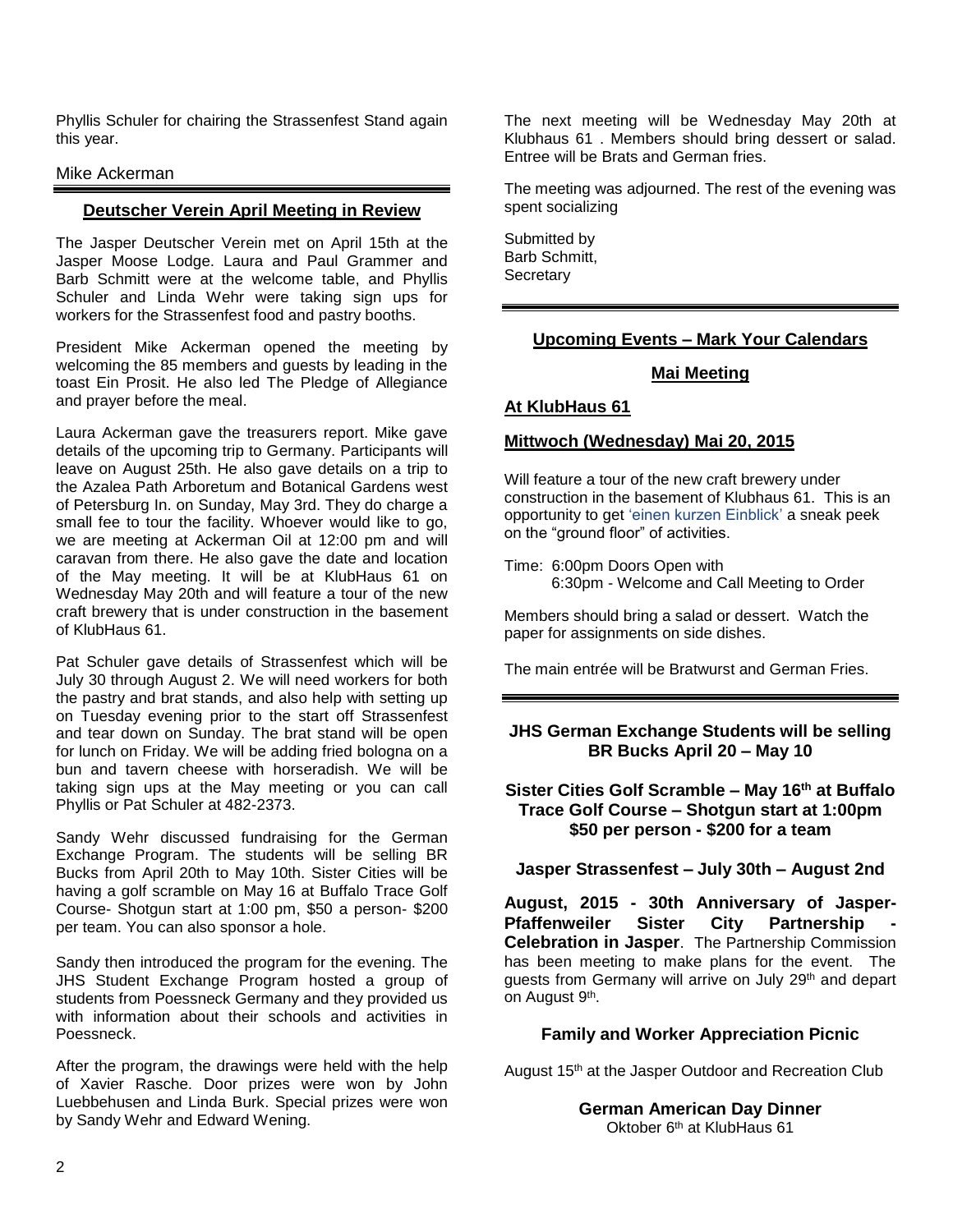## **Dudenhofen, Germany Update**

The St. Gangolf Choir gave wonderful concerts at St. Ferdinand Church and at the Monastery Immaculate Conception on March 28 and March 29. Thank you to all who attended to give support to the groups and also to the Ferdinand Tourism Group who planned such a wonderful visit for the guests from Dudenhofen.

On March 29<sup>th</sup>, Dave and Sandy Wehr, Matthias and Kathy Hilger, and Patti Goepfrich attended the group's celebration dinner at the Schnitzelbank. Each gave a short presentation wishing the group from Ferdinand and Mariah Hill and the group from Dudenhofen, Germany luck and good wishes as they travel down the path of forming a Sister Cities Partnership.

## **Annual Sister Cities of Jasper Golf Scramble**

Sister Cities of Jasper, Inc. is sponsoring a golf scramble on May 16th at the Buffalo Trace Golf Course. Entry fee is \$200 per team, \$50 per person. This includes green fees, golf cart, and lunch prior to the start of the event. There will be a shotgun start at 1:00pm. There will be prizes and food. To sign up your foursome, please call Sandy Wehr at [812-482-2055](tel:812-482-2055) or email at [senora@twc.com.](mailto:senora@twc.com)

Rachel Louviere Cultural History Paper English 201 October 30, 2014 (Rachel was part of the Exchange Group in 2013)

#### **Cultural Partnerships**

President Eisenhower once said, "To promote peace through mutual respect, understanding, and cooperation – one individual, one community at a time". The partnership created between Jasper and Pfaffenweiler is a bond based on cultural, educational, and informational exchanges, creating lifelong friendships that provide prosperity and peace (Conference). This is exactly what President Eisenhower wanted. For Jasper, Indiana this happened in 1847 when residents of Pfaffenweiler, Germany headed to America aboard the "Tallahassee" (Sister City History). 167 years after the voyage, you can still trace the German names of the ones who originated from Pfaffenweiler. These original residents that settled in Jasper can receive credit for the partnership created in 1985, by the signing of the Certificate of Partnership between Jasper, Indiana and Pfaffenweiler, Germany. Not only did this partnership create a cultural bound dating back from 1847 but also helped emphasize the Strassenfest Festival, Deutscherverein (German Club), Jasper Sister Cities, and German Exchange.

So let's rewind back to the 1800's when the Pfaffenweiler area was experiencing difficulties. These economic difficulties where a result of poor weather conditions that made for poor-quality of grapes, which would not sell. The rapid population increase at the time and the potato famine also resulted in food shortage. The Pfaffenweiler Riverine Kleiser reported: "on June 10, 1842, Joseph Kundek, missionary priest in Jasper in the state of Indiana in North America, arrived and lived in our parish house until June 11th in the morning…This gentleman had the kindness to stop in Pfaffenweiler during a recruiting trip to find a priest for America since most of his parishioners are emigrants from Pfaffenweiler. He brought their relatives news about their family members and gave audiences to all who wished to receive news or information about them. It was touching to see the eagerness with which people sought information about their relatives in that foreign part of the world." (Viz. Archive of the Parish Pfaffenweiler, Document XVII, church visitation and statistics.) (Historic Jasper, Inc.). Father Joseph Kundek established St. Joseph's parish in Jasper, Indiana. (Eckert)

Father Kundek was a generous man who used his love for the people to see what he could do. On March 24, 1847 more than 100 residents of Pfaffenweiler, Germany left their homes in hopes of better life in America. These people called America, "Das Land Der Unbegrenzten Moglichkeiten", which translates in English as "the Land of the Unlimited Opportunities". Among these people were the family names of Beck, Daschle, Eckerle, Eckert, Erb, Kiefer, Lange, Schmidt, Schuble, and Stenftenagel (Historic Jasper, Inc.). They arrived June 15, 1847 after sailing to New Orleans, up the Mississippi and Ohio rivers to Troy, Indiana and from there on foot to Ferdinand and Jasper, Indiana.

Just think… these people left their homes and families to find new life in America. Could you just get up and leave with barely anything and sail across the sea to a land you have never seen but only heard of? Most of us would say no because the thought of the unknown is frightening. These people wanted to be part of the American dream, the land of the free and brave, and the thought of staying was more frightening. After the original residents of Pfaffenweiler settled in Ferdinand and Jasper, Indiana, their families and more came to this land. This was a timely process, but throughout the years families coming from Pfaffenweiler grew a bond or connection between Jasper, Indiana and Pfaffenweiler, Germany. This bond helped lead to the growth of German heritage and creation of many organizations and events in Jasper.

The first major event that Jasper celebrated was in 1895, called First German Day Celebration. In 1979, this celebration led to the first Strassenfest held in Jasper, Indiana. Members of local businesses of Jasper organized this event. The first weekend in August,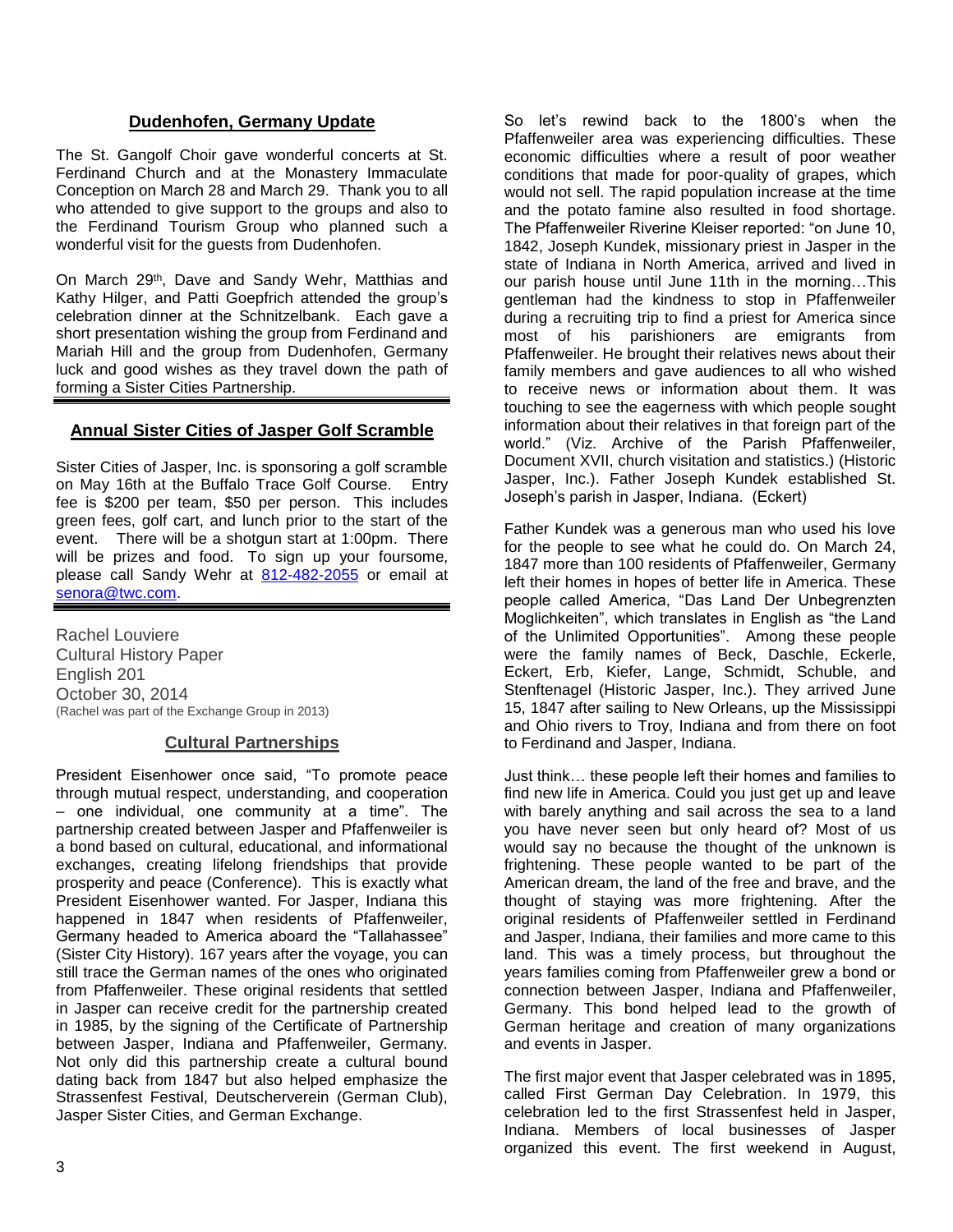Thursday through Sunday, was chosen for the Strassenfest celebration. During the Strassenfest, individuals may attend a Queen Contest, go to the Beer Garden, enjoy carnival rides, or run in the "Wettlauf" race. The weekend culminates with a parade. In Figure 2 is a photo taken outside the Beer Garden, where individuals can eat and socialize with friends and family (Flick). The Strassenfest is a street festival where booths line the streets with food and games that people of all ages can enjoy. One event that I have wanted to be a part of is the Queen Contest. Being crowned Strassenfest Queen became a goal of mine after I came back from my trip to Germany. The culture was so fascinating and I hope to participate in the contest this coming year. The queen not only attends many of events during the fest, but most importantly represents Jasper and the importance of our German Heritage. The queen has a court that also plays a huge role in representing Jasper. Another event is the "Wettlauf" which is a 5k walk/run that individuals can participate in. Depending on an individual's finish, participants might receive a plaque or medal for their efforts. The Beer Garden is the most popular place for individuals over the age of 21 to visit. At the Beer Garden you can, of course, find beer, but many bands come to perform for entertainment. Ending the Strassenfest is a parade. Kids line the streets to see the fire trucks and bands play music to celebrate our German heritage. This was a perfect event for different clubs, businesses, and organizations to advertise themselves (Flick). The Strassenfest still is a part of our German celebration today. People come from Germany and all over the United States to be part of this celebration. This event is a constant reminder of how important our German heritage is to our town and a way we can celebrate all the great accomplishments.

In 1980, the Jasper Deutscherverein was established. The Jasper Deutscherverein, or German Club, was established to further an interest in our German heritage and study our history. This club started with 78 members and has now grown to 450 members. The Deutscherverein assists with the Strassenfest festivities, give financial aid to the Jasper High School-Pfaffenweiler, West Germany student exchange program, and is responsible for the May Pole near the town square. Also important is the Remembrance Stone. This major monument, which is located outside the Jasper City Hall, is a carved stone remembrance of Jasper and Pfaffenweiler's partnership, which became official with the signing of the Certificate of Partnership on May 23, 1985. Throughout the past 34 years the Deutscherverein has not only helped the community but also Jasper High School German students. In the summer of 2013, I was able to spend a month in Germany thanks in part to the Jasper Deutscherverein.

In 1956, Sister Cities International was created at a conference President Eisenhower held at the White House (Conference). The creation of Sister Cities International eventually led to the partnership between Jasper, Indiana and Pfaffenweiler, Germany. Not only did the Strassenfest and the Jasper Deutscherverein lead to this signing but also the early German settlers that embarked on a mission to find a new life. This Certificate of Partnership was signed on May 23, 1985 in Jasper, Indiana (Sister City History). Forty-one citizens of Pfaffenweiler visited Jasper to be part of this signing. This was the highlight to their week long trip in Jasper. During the signing, the mayor of Jasper, Jerome Alles, and mayor of Pfaffenweiler, Fritz Gutgsell, signed the official Certificate of Partnership (Dilger, Eckert and Patti). The ability to have this partnership first started when President Eisenhower established Sister Cities International in 1956. He wanted America to create global relationships, based on friendship and peace. I believe that the signing of Pfaffenweiler and Jasper's certificate of Partnership created just that, a peaceful relationship between two towns. (Sister City History).

Lastly, one of the most important things to me was the German Exchange program at Jasper High School. The reason I find it so important is that not only did I participate in this program in the summer of 2013, but this educational and cultural exchange will keep the partnership going for future generations. The German Exchange first started April of 1986 when three students form Pfaffenweiler attended Jasper High School for a month. Then in June of 1986, five students from Jasper attended Staufen Gymnasium for one month in Pfaffenweiler. One student from Pfaffenweiler named Jutta Eisenring came to Jasper High School for a whole year. Then in April of 1987, 23 students from Pfaffenweiler came to JHS for one month and in Junes of 1987, 19 students from JHS went school at Staufen Gymnasium. This exchange continues to this day, with the next group from Jasper going to Germany in June 2015. (Dilger, Eckert and Patti).

The students come from Pfaffenweiler and stay with a host family for about a month in Jasper. They attend school with their Jasper partner and also attend outside activities with them such as football games, shopping, concerts, and hanging out with friends. This is the same when the students from Jasper go to Pfaffenweiler for a month. The American students attend school and do daily activities same as German teens do. The month that both students are in a foreign land they experience a complete cultural twist. From past experiences I can say that this is completely true. When I went to Germany, I found that everyday life is completely different from what it is in America. This is something that the students can take back home and share with their families. The memories formed through the German exchange program are ones that I personally will never forget. My two exchange students will be considered my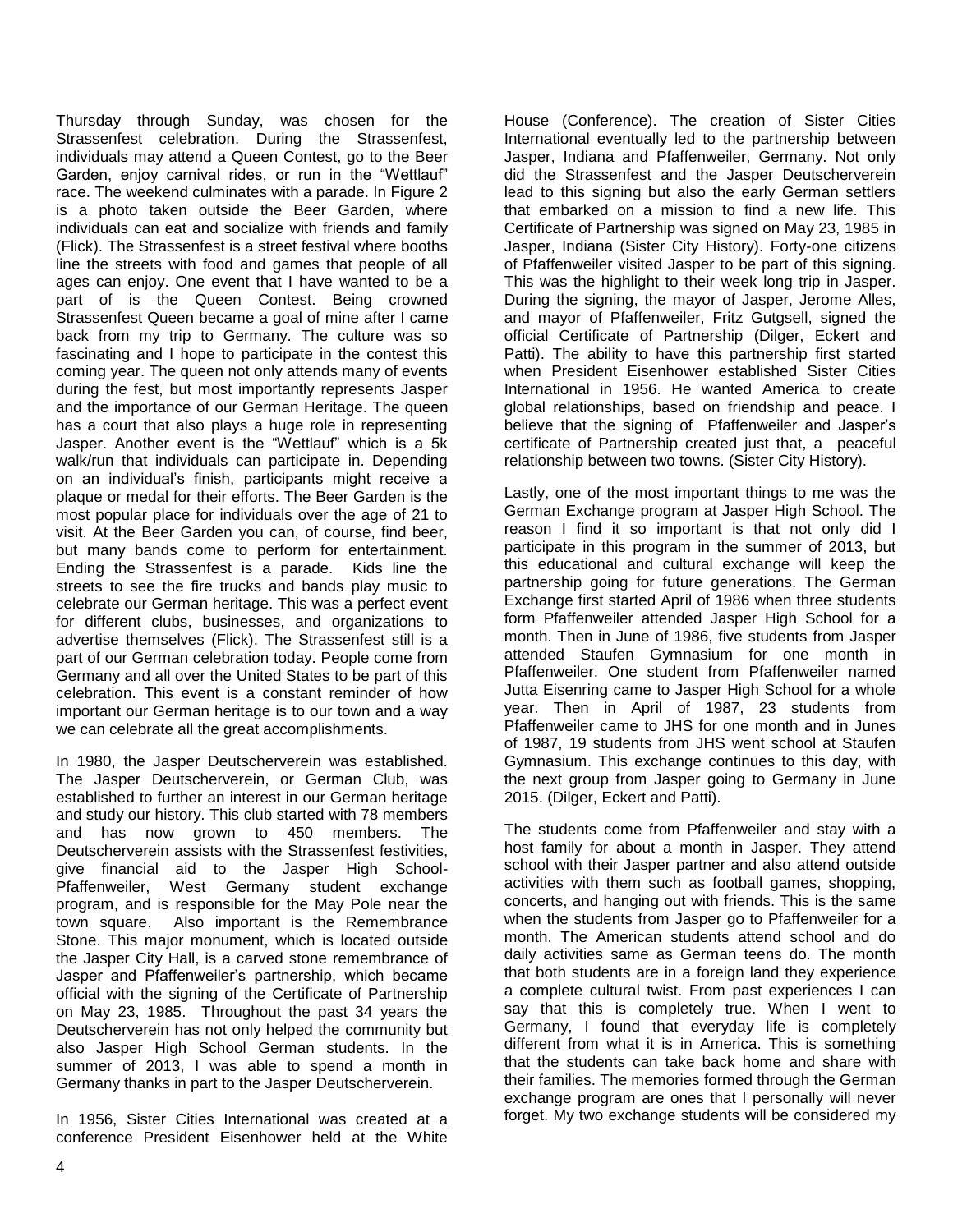exchange "sisters" forever (Pfaffenweiler Families in Jasper, Indiana).

Let me explain how the partnership benefited me through my time involved in German Exchange. My exchange student, Lisa, came in October of 2012 and stayed for 2 weeks. During the time Lisa was here, she attended high school with me, went to a football game, and hung out with friends. She was here during my fall break, so she was able to go to Florida with my family and me. That is not something all exchange students get to do, but she got her parents' permission and got to enjoy an American beach. Lisa's time in America was the best and our friendship is on going. After she went back to Germany we stayed in touch because I would be coming to visit her that summer.

Summer of 2013, I was able to embark on a once in a life time opportunity. Eighteen students, including me, were able to spend a month in Germany. This adventure would not have ever been possible without the help of the community, our school, and countless supporters. The relationships I made with the students of Pfaffenweiler will last forever and I am so thankful for being part of the history of Jasper Sister Cities. Being able to live in a place where the language is different, the food is different, and the way of life is different was extremely eye opening. Being part of German exchange helped me form many lasting personal relationships, make many great memories, and experience a culture and people that have impacted my life in a positive way.

The past 167 years of German heritage, in Jasper, Indiana, many things were developed. Throughout the past decades, the cultural relationship formed between Jasper, Indiana and Pfaffenweiler, Germany led to the growth and renewal of many organizations within the area. Without this cultural relationship, there would be no Jasper Strassenfest, no Jasper Deutscherveiren, no German Exchange, and most importantly no Certificate of Partnership (Dilger, Eckert and Patti). This renewal was just that, to renew the partnership that was created years before, a new more up to date version of the Partnership. I hope the partnership between Jasper and Pfaffenweiler will last for years to come and more individuals get to experience and learn more about our cultural history and maybe even be part of it (Pfaffenweiler Families in Jasper, Indiana).

Jasper Deutscherveiren, Jasper Strassenfest, German Exchange, and the signing of the Certificate of Partnership have all played a huge role in the history of Jasper, Indiana and Pfaffenweiler, Germany's Sister Cities cultural relationship. President Eisenhower not only wanted relationships, but also peace. I think that is what happened with Pfaffenweiler, our sister city. We are joined together as family if we have descendants from Pfaffenweiler or not; we all have played a role. My hopes and dreams for this relationship is that it is never broken

and that the connections stay strong so that more students might be able to have the same experience that I had. Through being part of such a huge part of Jasper's history I feel that it is my responsibility to emphasize the importance of one's cultural roots and background in my paper. Never forget where you came from and never forget the mark you can make in history.

(Note: In June, 2015, Sandy Wehr and Josh Dodd will accompany a group of students from Jasper High School to Germany. We send our best wishes for a safe trip.)

### **Facts about Germany**

**Germany boasts some of world's most famous inventions** – you can thank the Germans for the light bulb, the automated calculator, and the automobile. That's not all – the Germans are also credited for the discovery of insulin, the invention of the clarinet, the pocket watch, television (partly), paraffin, petrol/gasoline & Diesel engines, the automobile engine, differential gear and other important devices, the motorcycle, the jet engine, the LCD screen and the Walkman.

**Germany has the largest population in the EU** – the population of Germany is around 80.2 million, with 3.4 million people living in the capital Berlin. Yet two out of five households are single-person households.

**Just over 8 percent of the population were foreigners at the end of 2012** – most are from Europe, with the top three foreign nationalities being Turkish, Polish and Italian.

**On average, German women give birth to their first child at 29 years old** – they also have (statistically) 1.4 children, and about a third of them are single mothers. In 2012 the most popular children's names were Sophie/Sofie for a girl and Maximilian for a boy.

**Germany is rated highly as a place to grow old** – life expectancy in Germany is almost 81 years (one year higher than the OEDC average) – 83 for women and 78 for men – and just over 26 percent of the population is currently over 60. Germany is a good place to retire: it ranks third (out of 91 countries) in the Global AgeWatch Index 2013 for wellbeing amongst the elderly.

About two-thirds of the population are Christian – split evenly between Protestant and Catholic, but you'll find more Protestants in the north and more Catholics in the south. There are around 4 million Muslims and 100,000 Jews.

**Berlin's Zoologischer Garten** is **the largest zoo in the world** – Germany also boasts more than 400 registered zoos. Including zoological gardens, wildlife parks, aquariums, bird parks, animal reserves, or safari parkstotal, Germany has nearly 700 facilities.

**Germany's education system produces top performers** – students score higher than average on the OECD's PISA scale, and 86 percent of adults aged 25– 64 have completed at least upper secondary education (equivalent of a high school diploma). That's well above the EU average of 74.2 percent.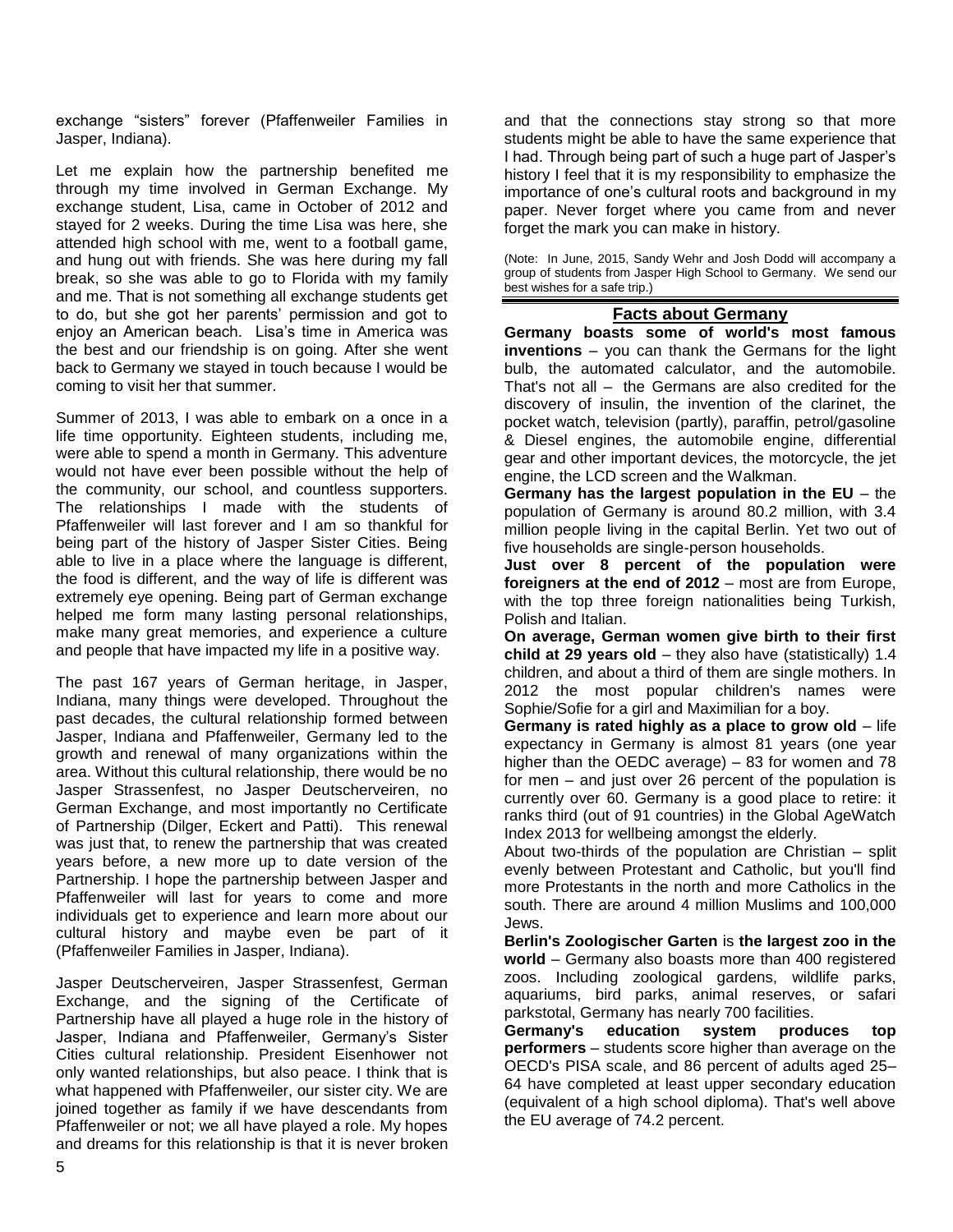**Germany has high levels of employment** – in 2013, almost three quarters of people aged 15–64 had a paid job (77 percent of men and 68 percent of women). Men are primarily in full-time work, while women, especially those with pre-school children, often work part-time. However, Germany only adopted a minimum wage in 2014 for the first time, to start in 2015.

**Women have not achieved full equality workwise** – full-time female workers earn around 77 percent of the salaries of their male colleagues. A recent OECD study showed that only 4 percent of board members in DAXlisted companies are women – DAX is the German share index.

**Childcare facilities are in short supply**, **and Germany has one of Europe's lowest birth rates** – in 2012, only a quarter of children under three were in day care. However, a law implemented in 2013 aims to ensure a daycare slot for all children over 12 months old in order to combat the low birth rate.

**Germany is the EU's largest economy** – with a gross domestic product (GDP) of EUR 2,574 billion, and lies fourth place in the world behind the US, China and Japan.

**German small and medium-sized enterprises (SMEs) account for around 52 percent of Germany's entire economic output** – these *mittelstand* (SMEs) employ some 14 million workers. Ninety-nine percent of German companies are SMEs and four out of every five trainees go on to work for them. (taken fro[m www.expatica.com\)](http://www.expatica.com/)

Check out the Jasper German Club website at [www.jaspergermanclub.org](http://www.jaspergermanclub.org/) and see a very nice video of the opening ceremonies of the 2014 Strassenfest.

# **Gifts to the Jasper Deutscher Verein (German Club) German Heritage Endowment**

October 1, 2014 – December 31, 2014

In Memory of Frank and Crystal Colvin Richard Colvin Gene Edwards Maurice and Hallie Corn

James and Rita Corn

In Memory of Ann Sturm

Rita and Gary Egler

Jasper Deutscher Verein (German Club)

#### **Endowments at the Dubois County Community Foundation**

#### **Jasper Deutscher Verein (German Club) German Heritage Endowment**

A donor-advised endowment to benefit generations in ensuring that our German heritage is preserved and enriched in Jasper and Dubois County.

#### **Claude and Martina Eckert Sister Cities Endowment**

A designated endowment to provide support to Sister Cities of Jasper, Inc. to support the Jasper/Pfaffenweiler relationship.

A gift to the Jasper Deutscher Verein (German Club) German Heritage Endowment or to the Claude and Martina Eckert Sister Cities Endowment is a wonderful way to remember that special someone. A gift in honor of someone or in memory of someone may be given. The Dubois County Community Foundation will send a letter of acknowledgment to the individual being honored or to the family of someone being remembered. Send your gift along with the appropriate information to the Dubois County Community Foundation, P. O. Box 269, Jasper, IN 47547-0269. Envelopes are also available at the greeting table at each club meeting.

| I want my gift to be in memory of / in honor of: |
|--------------------------------------------------|
|                                                  |
| Please acknowledge my gift to:                   |
|                                                  |
|                                                  |
|                                                  |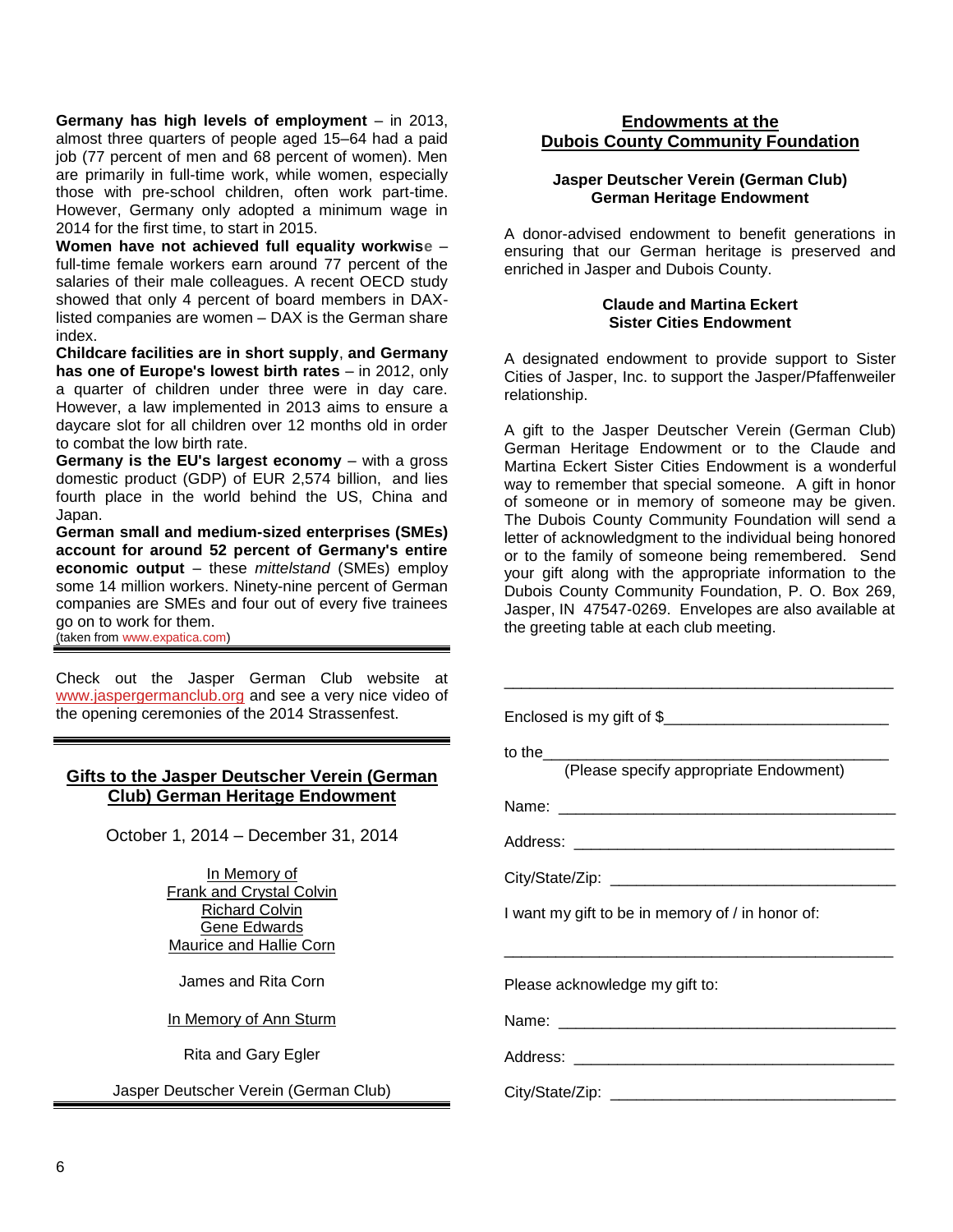| <b>Membership Dues</b>                                                                                                                                                                                                                                                                                                                                                                                 |  |
|--------------------------------------------------------------------------------------------------------------------------------------------------------------------------------------------------------------------------------------------------------------------------------------------------------------------------------------------------------------------------------------------------------|--|
| It's that time of year again! Please submit your dues for 2015 by completing and sending in the<br>following form. Dues for the DeutscherVerin are \$10 a person. Out of this \$10, a \$1 will go to the<br>Jasper Deutscher Verein (German Club) German Heritage Endowment, \$.50 per member for dues<br>to Sister Cities of Jasper, Inc., and \$8.50 to German Club for postage and meetings Thanks! |  |
| SEND TO: Jasper Deutscher Verein, ATTN: Laura Grammer, P.O. Box 15,<br>Jasper, IN 47547-0015<br>*******************************                                                                                                                                                                                                                                                                        |  |
|                                                                                                                                                                                                                                                                                                                                                                                                        |  |
|                                                                                                                                                                                                                                                                                                                                                                                                        |  |
|                                                                                                                                                                                                                                                                                                                                                                                                        |  |
| Home Phone $($ $)$ ________ - ____________                                                                                                                                                                                                                                                                                                                                                             |  |
|                                                                                                                                                                                                                                                                                                                                                                                                        |  |
| [circle one]<br>Single Membership (\$10.00) or Couple Membership (\$20.00)                                                                                                                                                                                                                                                                                                                             |  |
| [circle one]<br>New Membership or Membership Renewal                                                                                                                                                                                                                                                                                                                                                   |  |
| Please indicate the year which dues are to be applied: _________________________                                                                                                                                                                                                                                                                                                                       |  |

# **Reminders………..**

Check with Laura Grammer on your 2015 DeutscherVerein dues - [lagrammer@psci.net](mailto:lagrammer@psci.net) or 812-634-2138

Call Pat or Phyllis Schuler at 812-482-2373 and sign up for a shift or two in the Food Booth or Pastry Booth at the Strassenfest or attend the May meeting. Signups will be taking there also!!!!!

Buy BR Bucks from the Exchange Students to support their trip in June, 2015. Call Sandy Wehr at 812-482-2055 or email to her at [senora@twc.com](mailto:senora@twc.com)